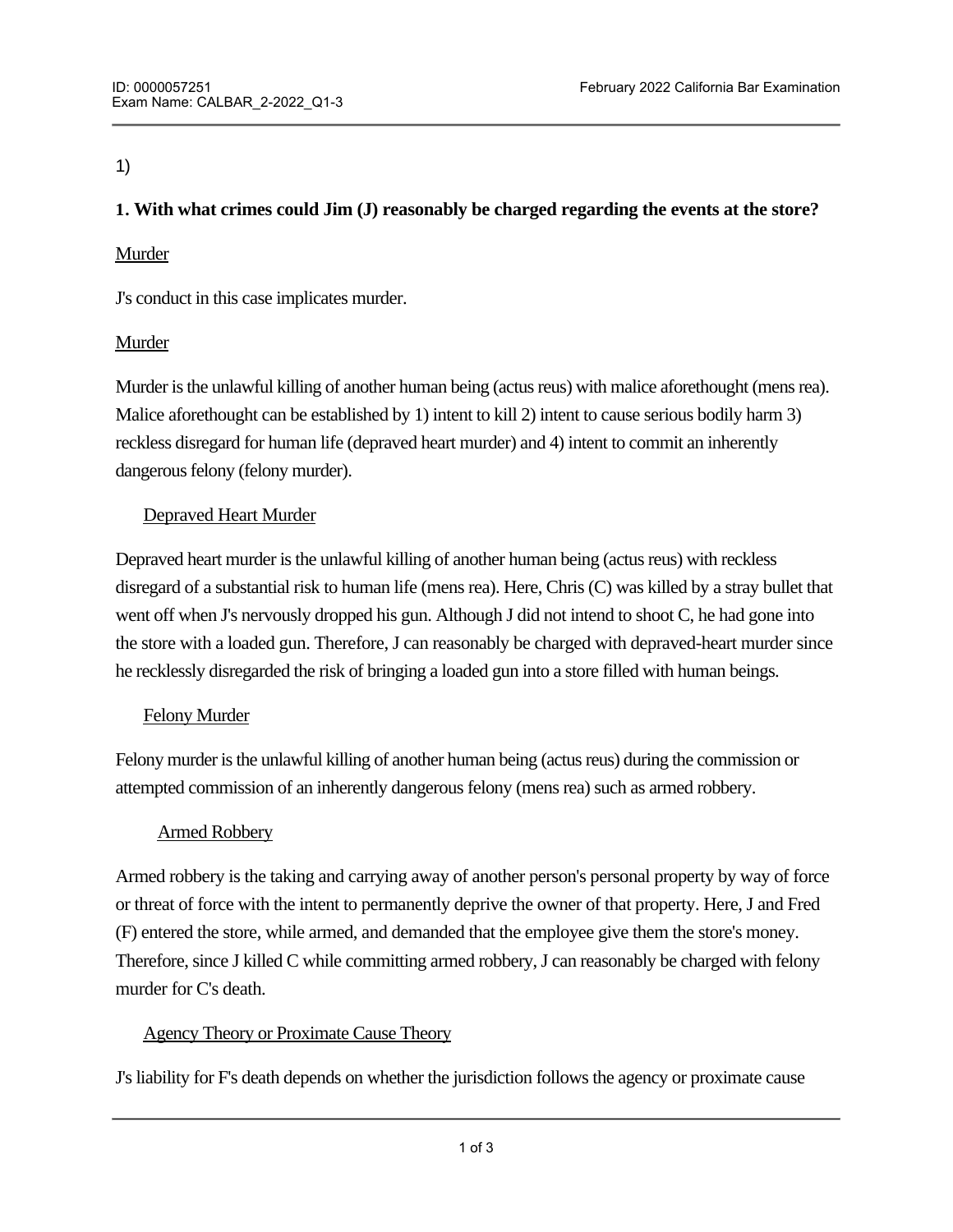theory. Under the agency theory, a defendant is only criminally liable for deaths caused by they themselves or by a fellow co-felon. Under the proximate cause theory, a co-felon is liable for any deaths proximately caused by the commission of an inherently dangerous felony. This includes deaths caused by third-parties. J will argue that he is not criminally liable for felony murder since he did not shoot F, Salma (S) did. However, the prosecution will counterargue that J is criminally liable for F's death because under the majority proximate cause theory, J is also criminally liable for deaths caused by third-parties. This includes innocent bystanders. Therefore, J can also reasonably be charged with felony murder for the death of his co-felon F by S, an innocent bystander.

## **2. With what crimes could J reasonably be charged regarding the incident on Park Street?**

## **Attempted Murder**

Attempt occurs when the defendant takes a substantial step toward the commission of a crime with the intent that the crime be committed. Here, J attempted to shoot and kill S with the intent of eliminating her as a witness. Since J took a substantial step toward killing S, J can be reasonably charged with attempted murder of S.

# **3. Under the Fourth Amendment to the United States Constitution, can J successfully move to suppress J's gun from being introduced into evidence at trial?**

## Fourth Amendment Standing

California's search and seizure law derives from the Fourth Amendment, which prevents unreasonable searches and seizures of property that have a reasonable expectation of privacy. As such, police officers must have a warrant before conducting a search or seizure. Here, Police Officer Bakari (B) pulled J over because J looked nervous. After B noticed a bulged under J's shirt, he then proceeded to search J and seize J's gun. Since B did not have a warrant when he searched and seized J's gun, the court must determine whether an exception to the warrant requirement applies.

## *Terry* Stop

A police officer can conduct a warrantless search and seizure during the course of a "stop and frisk" *Terry* stop as long as the officer has reasonable suspiscion to suspect that criminal activity is afoot. Here, O will argue that he had reasonable suspiscion to suspect that criminal activity was afoot due to J's nervousness and bulge under his shirt. J will counterargue that his nervousness was insufficient reasonable suspicion since many people become nervous when stopped by the police. However, since reasonable suspiscion is a pretty low standard to meet, O can show that his reasonable

suspiscion was sufficient to suspect that criminal activity was afoot.